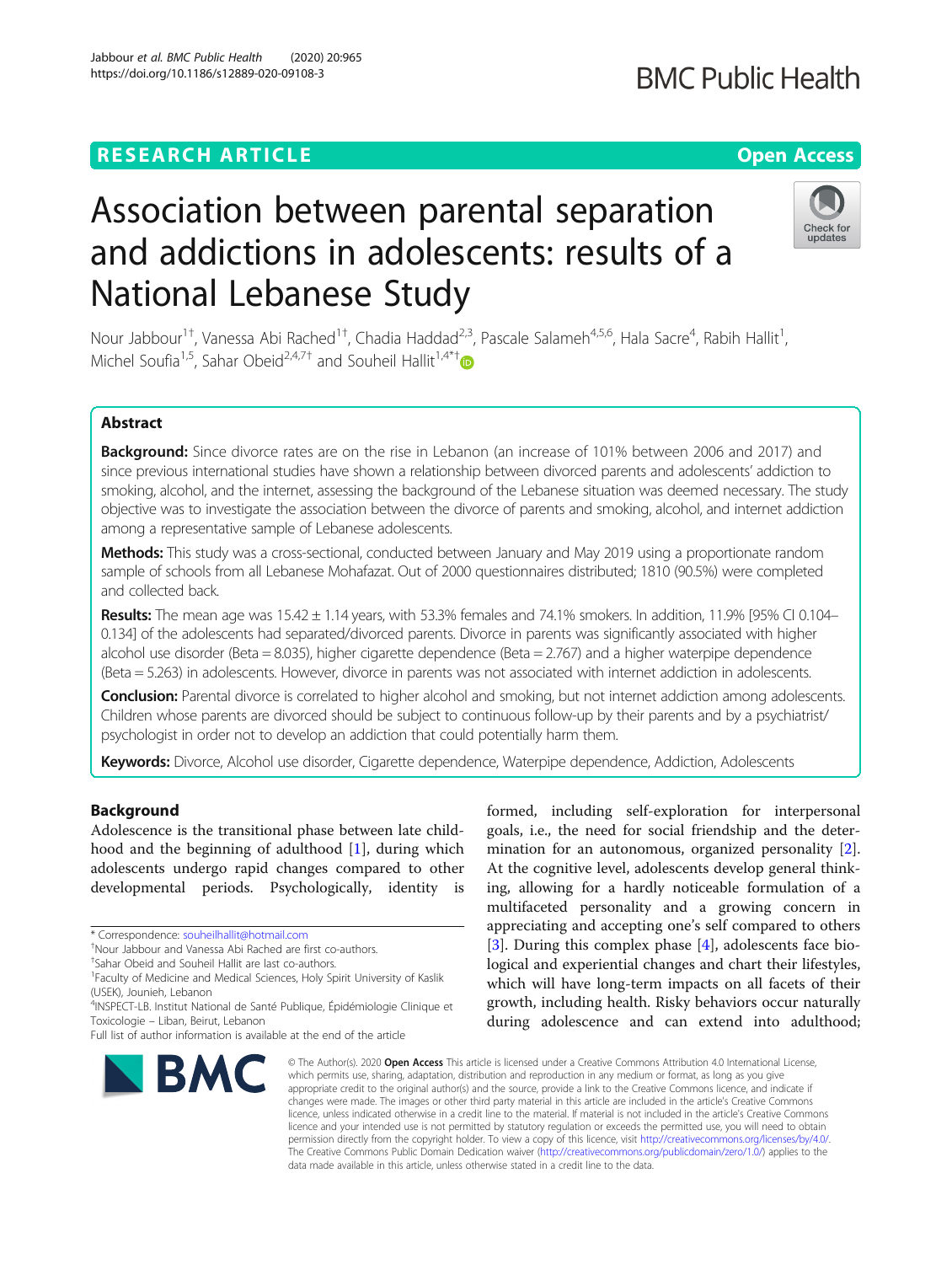cigarette and waterpipe smoking and alcohol use are among the main risky behaviors initiated during this period and might become addictions [[5\]](#page-6-0). The American Society of Addiction Medicine (ASAM) defines addiction as "a primary chronic disease of brain reward, motivation, memory, and related circuitry"  $[6]$  $[6]$ . To further explain addictions, the Diagnostic and Statistical Manual of Mental Disorders- 5th edition (DSM-5) (APA, 2013) [[7\]](#page-6-0) expanded the chapter on substance-related disorders to include not just the types of psychoactive substances but also addictive behaviors, particularly the internet addiction [\[8](#page-6-0)].

Moreover, according to Problem Behavior Theory [\[9](#page-6-0)], first proposed by Jessor, the family structure (divorce, communication between parents and child) predicts externalizing problems (smoking, alcohol drinking).

Previous studies have shown that divorce induced a higher risk of alcohol onset among students rather than parental drinking [[10,](#page-6-0) [11\]](#page-6-0). Also, adolescents from nonintact families (defined as children who did not live with both biological parents at the end of childhood due to parental separation or single motherhood at birth) started alcohol drinking at a younger age and reported frequent and heavy drinking, and drunkenness compared to those from intact families [\[10\]](#page-6-0). The same study showed that 32% of adolescents as young as 11 to 13 years of age, who experienced parental separation/divorce, reported having drunk a full alcoholic beverage [\[10\]](#page-6-0). In Lebanon, alcohol use during adolescence is high due to the ease of purchase (no age restriction, cheap price  $\langle 2\$ ), and the lack of strict laws against alcohol [\[12](#page-6-0)].

The prevalence of cigarette smoking among adolescents is on the rise worldwide and varies between 10.4% [[13\]](#page-6-0) and 51% [\[14](#page-6-0)], mostly occurring in developing countries [\[15](#page-6-0)]; Lebanon ranks first in the Middle East and among Arab women, with 43% of men and 28% of women in Lebanon being smokers [\[15](#page-6-0)]. Waterpipe smoking prevalence is also high in Lebanon, especially in youth, with 35% of teens aged between 13 and 15 having used it; among those, 47% smoked less than once weekly, 38% weekly but not daily, and 16% daily [[16\]](#page-6-0). A study had demonstrated that divorce increased the risk of initiating drinking and smoking [\[17\]](#page-6-0); however, to our knowledge, no studies have yet evaluated the association between divorce and waterpipe addiction during adolescence.

The number of Internet users is growing exponentially worldwide, exceeding 2.5 billion active users, particularly adolescents [\[18](#page-6-0)–[20\]](#page-6-0). Teenagers with internet addiction are more likely to have divorced parents and emotional problems, with most of them being males [\[21\]](#page-6-0). Many factors, including but not limited to the environment, emotional immaturity, and the inability to cope with negative emotions, are underlying reasons for internet addiction among adolescents, emphasizing the possible relationship between divorce and internet addiction in this age group [\[22](#page-6-0)]. A study covering determinants of internet addiction during adolescence shows that 7% of adolescent internet addicts have dysfunctional and/or problematic family relationships [\[23](#page-6-0)].

Not every adolescent is at equal risk of developing an addiction. Many studies [[23,](#page-6-0) [24\]](#page-6-0) have investigated various aspects of addiction among adolescents and determined the reason behind it and why some adolescents are more prone to addiction than others. Susceptibility differs because the vulnerability of people varies according to different genetic, environmental, and developmental factors, such as the Western and Eastern culture [[25\]](#page-6-0).

Since divorce rates are steadily growing in Lebanon (an increase of 101% between 2006 and 2017) [\[26](#page-6-0), [27](#page-6-0)], and since previous international studies [\[11](#page-6-0), [28](#page-6-0)–[31\]](#page-6-0) have shown a relationship between divorced parents and adolescents' addiction to smoking, alcohol, and the internet, assessing the background of the Lebanese situation was deemed necessary. The practical implication of our study relates to evaluating the possible influence of previous or recent parental divorce on adolescent addiction to warn the parents about the importance of secure attachment. Therefore, the objective of our study was to examine the association between the divorce of parents and smoking, alcohol, and internet addiction among a representative sample of Lebanese adolescents.

#### **Methods**

#### **Participants**

A cross-sectional study was conducted between January and May 2019. It enrolled students aged between 14 and 17, from a random sample of private schools from all Lebanese Mohafazat/districts (Beirut, Mount Lebanon, North, South, and Beqaa). A total of 18 private schools was contacted, two refused to participate. Those who accepted were distributed as follows: 4 in Beirut, 2 in South Lebanon, 6 in Mount Lebanon, 2 in North Lebanon, and 2 in Beqaa. All students in this age bracket were eligible. Excluded were those who refused to participate. No compensation was offered in exchange for participation. Out of 2000 questionnaires distributed, 1810 (90.5%) were completed and collected back. The methodology used in this study is similar to that of previous publications [[32](#page-6-0)–[34](#page-6-0)].

#### Questionnaire

The questionnaire used was anonymous, in Arabic (the native language in Lebanon), and required approximately 60 min to complete. Students filled it in the classrooms to avoid their parents' influence while answering the questions. At the end of the process, the completed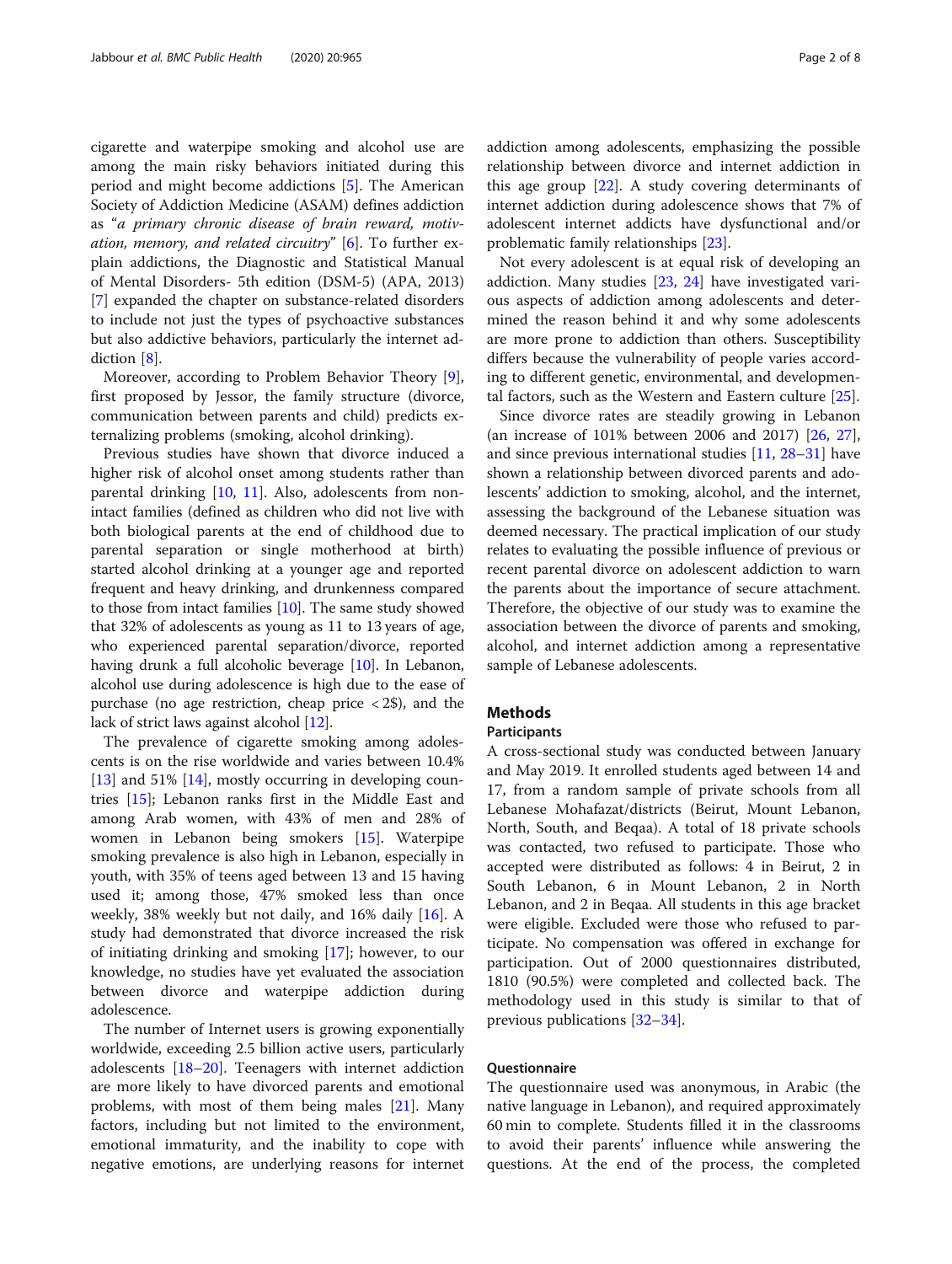questionnaires were collected back and sent for data entry.

The first part assessed the sociodemographic details of the participants (i.e., age, gender, smoking status, parents' status). Other features were also recorded: the heights and weights of participants to calculate the Body Mass Index (BMI) ( $\text{kg/m}^2$ ); the number of persons living in the house and the number of rooms in the house, excluding the bathroom and the kitchen, to calculate the household crowding index [\[35](#page-7-0)]; the intensity, duration, and frequency of daily activity as reported by the students to compute the Total Physical Activity Index [\[36](#page-7-0)]. The intensity was evaluated as sustained heavy breathing and perspiration (5 points), intermittent heavy breathing and perspiration (tennis, racquetball) (4 points), moderate-heavy (recreational sports, cycling) (3 points), moderate (volleyball) (2 points), and light (fishing, walking) (1 point). As for the duration, 4 points were attributed for exercising for over 30 min daily, 3 points for 20–30 min daily, 2 points for 10–20 min daily, and 1 point for a daily exercise of under 10 min daily. The frequency of exercising was divided into daily/almost daily (5 points), 3–5 times/week (4 points), 1–2 times/week (3 points), few times a month (2 points), and less than once a month (1 point).

The second part of the questionnaire included the following scales:

#### Internet addiction test (IAT)

It consisted of 20 items, with Likert type responses varying between 0 (does not apply/never) and 5 (always applies). The total score ranged between 20 and 100, with higher scores defining higher internet addiction (Cronbach's alpha  $= 0.925$ ).

#### The alcohol use disorders identification test (AUDIT)

The 10-item self-reported version of the AUDIT, validated in Lebanon [[33](#page-6-0)], was used in this study to assess alcohol use, drinking patterns, and alcohol-related issues [[37](#page-7-0)]. Hazardous Alcohol Disorder (HAD) is considered when the patients score 8 or more (Cronbach's alpha = 0.960).

#### Lebanon Waterpipe dependence Scale-11 (LWDS-11)

The LWDS-11 test was used to assess waterpipe dependence [\[38\]](#page-7-0). It includes 11 items measured on a 4-point Likert scale ranging from 0 to 3. The total score is calculated by summing all responses, with higher scores indicating higher waterpipe addiction (Cronbach's alpha = 0.888).

### Fagerström test for nicotine dependence (FTND)

The FTND includes six items; dichotomous questions are scored 0 and 1, and multiple-choice items are graded from 0 to 3. All answers are summed to yield a total score of 0–10. The higher the total Fagerström score,

the more intense the physical dependence on nicotine [[39\]](#page-7-0) (Cronbach's alpha =  $0.825$ ).

#### Translation procedure

The forward translation was done by a health professional, whose native language is Arabic and fluent in English. A backward translation was then performed by a native English speaker translator, fluent in Arabic, and unfamiliar with the concepts of the scales. The backtranslated English questionnaire was subsequently compared to the original English one, aiming to discern discrepancies and to solve any inconsistencies between the two versions.

#### Statistical analysis

SPSS software version 23 was used to conduct data analysis. Cronbach's alpha values were recorded for the scales' reliability analysis. Counts and percentages, and means and standard deviations, were calculated for categorical and continuous variables, respectively.

A multivariate analysis of covariance (MANCOVA) was carried out to compare multiple scales scores (taken as dependent variables) and the parents' status (living together vs. separated), after adjusting over potential confounding variables: age, gender, house crowding index, and physical activity score. A value of  $p < 0.05$  was considered significant.

#### Results

Table 1 summarizes the sociodemographic characteristics of the participants. The mean age was  $15.42 \pm 1.14$ years, with 53.3% females, 74.1% nonsmokers, and 11.9% [95% CI 0.104–0.134] having separated/divorced parents.

Table 1 Sociodemographic characteristics of the sample population

| 844 (46.7%)    |
|----------------|
| 963 (53.3%)    |
|                |
| 1581 (88.1%)   |
| 213 (11.9%)    |
|                |
| 468 (25.9%)    |
| 1342 (74.1%)   |
| Mean $\pm$ SD  |
| $15.42 + 1.14$ |
| $21.95 + 4.21$ |
| $1.01 + 0.64$  |
|                |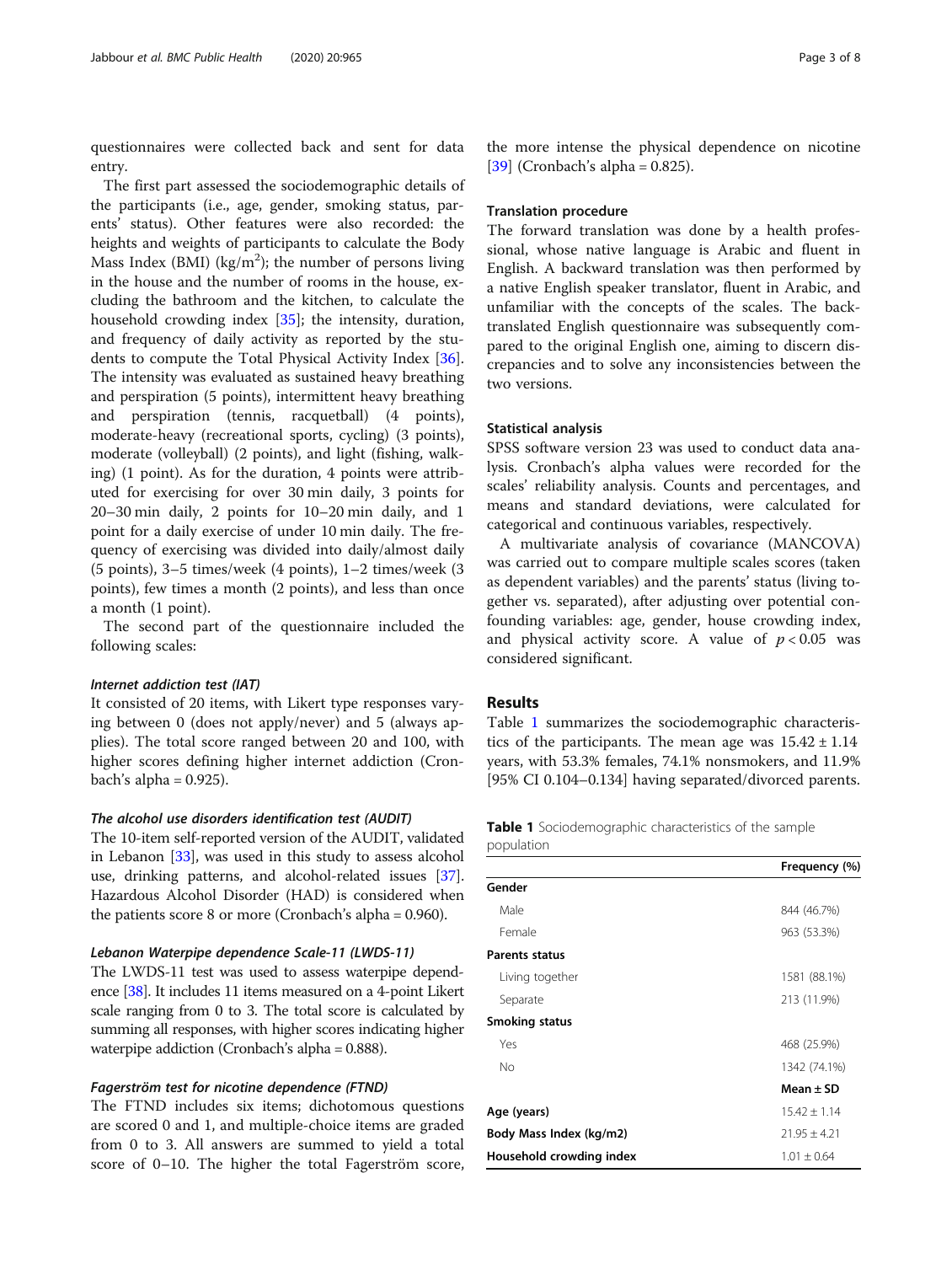Figure 1 shows the mean values of the addiction scales adjusted for age, gender, house crowding index, and physical activity, according to parent status. After adjusting for all covariates, a significantly higher mean of AUDIT (15.09), FTND (4.55), and LWDS-11 (11.14) scores were found in adolescents whose parents are separated as compared to those whose parents are living together. No significant difference was found for the IAT total score.

#### Multivariate analysis

The MANCOVA analysis was performed taking the scales as the dependent variables and the groups of parents' status (living together vs. separate) as the independent variable, after adjusting for the covariates (age, gender, house crowding index, and physical activity score).

Considering the AUDIT score as the dependent variable, adolescents whose parents are separated compared to living together (Beta = 8.035) and higher physical activity index (Beta = 0.06) were significantly associated with higher AUDIT scores.

Taking the IAT score as the dependent variable, being a female (Beta =  $2.697$ ), older age (Beta = 0.991), and higher physical activity index (Beta = 0.234) were significantly associated with higher IAT scores.

Taking the FTND score as the dependent variable, adolescents whose parents are separated compared to living together (Beta = 2.767) were significantly associated with higher FTND scores. Older age (Beta = − 0.333) and higher house crowding index (Beta = − 0.357) were significantly associated with lower FTND scores.

Taking the LWDS-11 score as the dependent variable, adolescents whose parents are separated compared to living together (Beta = 5.263) were significantly associated with higher LWDS-11 scores. Older age (Beta = − 1.293) and higher house crowding index (Beta = − 1.098) were significantly associated with lower LWDS-11 scores (Table [2](#page-4-0)).

The MANCOVA analysis, taking all the scales as dependent variables and adjusted for the covariates (age, gender, house crowding index, physical activity score, and Mouhafaza/district), can be found in Supplementary Table [1.](#page-5-0) Living in Mount Lebanon was significantly associated with higher cigarette and waterpipe dependence compared to living in Beirut while living in the North, South, and Beqaa was significantly associated with lower alcohol use disorder and cigarette dependence compared to living in Beirut.

#### **Discussion**

This cross-sectional national study, conducted on a group of adolescents across all districts in Lebanon, aimed to assess the potential risk factors for addiction among adolescents, particularly the effect of parental status on adolescents' risky behavior. The results of the study showed that adolescents whose parents are divorced or separated were more likely to have hazardous alcohol disorder (HAD), greater dependence on cigarette and waterpipe, but not higher internet addiction.

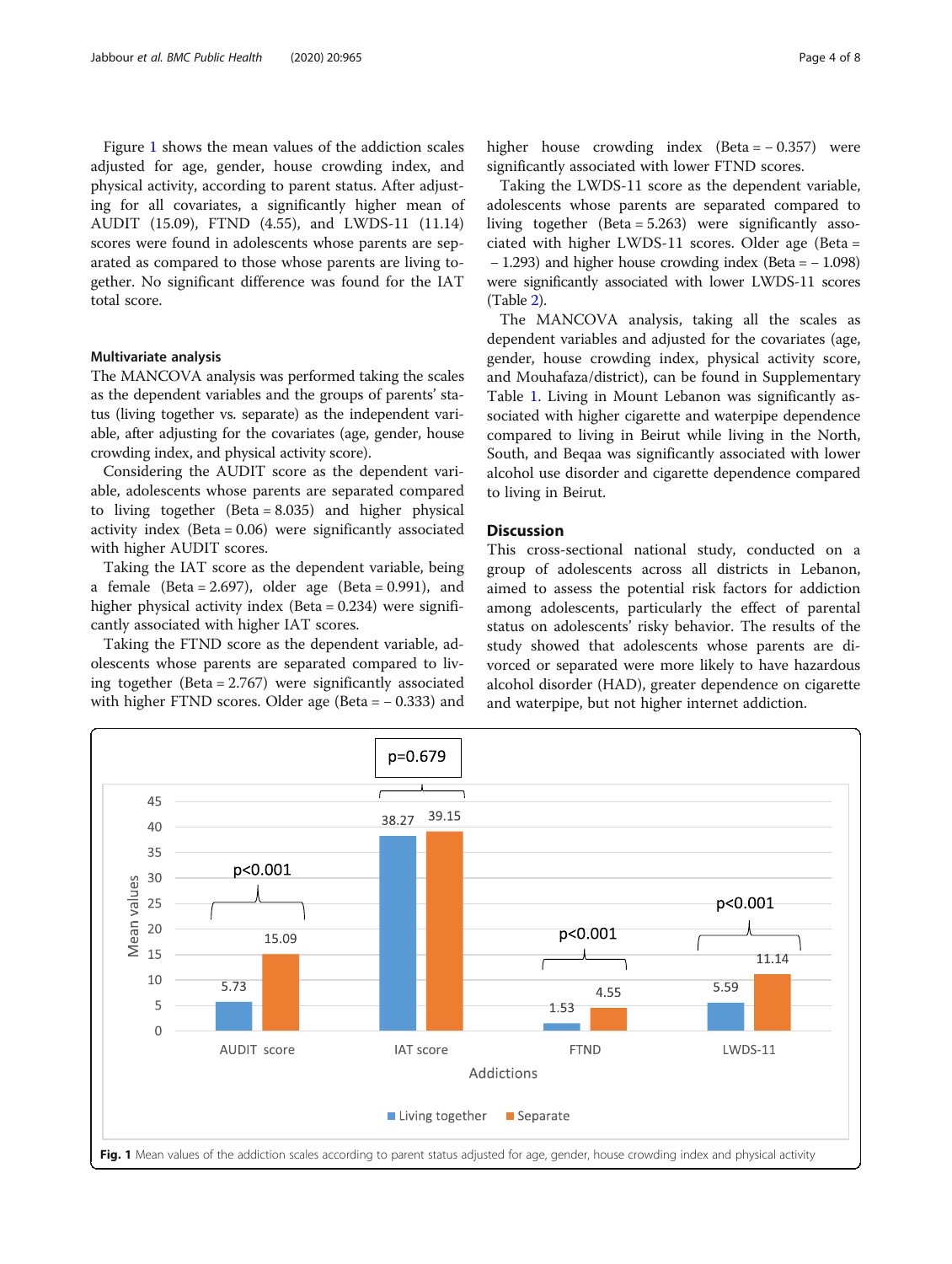#### <span id="page-4-0"></span>Table 2 Multivariate analysis of covariance (MANCOVA)

|                                                             | <b>Beta</b> |         | p-value            | 95% Confidence Interval |       | <b>Partial Eta</b><br>Squared |
|-------------------------------------------------------------|-------------|---------|--------------------|-------------------------|-------|-------------------------------|
|                                                             |             |         | <b>Lower Bound</b> | <b>Upper Bound</b>      |       |                               |
| <b>AUDIT total score</b>                                    |             |         |                    |                         |       |                               |
| Age                                                         | 0.332       | 0.064   | $-0.019$           | .683                    | 0.001 |                               |
| Gender (females vs males <sup>a</sup> )                     | 0.295       | 0.493   | $-0.548$           | 1.137                   | 0.001 |                               |
| Parents status (separated vs living together <sup>a</sup> ) | 8.035       | < 0.001 | 6.840              | 9.230                   | 0.10  |                               |
| House crowding index                                        | $-0.161$    | 0.624   | $-0.805$           | 0.483                   | 0.001 |                               |
| Physical activity score                                     | 0.060       | < 0.001 | 0.032              | 0.089                   | 0.003 |                               |
| <b>IAT total score</b>                                      |             |         |                    |                         |       |                               |
| Age                                                         | 0.991       | 0.017   | 0.178              | 1.803                   | 0.006 |                               |
| Gender (females vs males*)                                  | 1.695       | 0.070   | $-0.136$           | 3.526                   | 0.002 |                               |
| Parents status (separated vs living together*)              | $-0.584$    | 0.679   | $-3.348$           | 2.181                   | 0.001 |                               |
| Physical activity score                                     | 0.234       | < 0.001 | 0.168              | 0.301                   | 0.03  |                               |
| House crowding index                                        | 1.141       | 0.084   | $-0.154$           | 2.436                   | 0.001 |                               |
| <b>FTND</b>                                                 |             |         |                    |                         |       |                               |
| Age                                                         | $-0.333$    | < 0.001 | $-0.462$           | $-0.203$                | 0.02  |                               |
| Gender (females vs males*)                                  | $-0.097$    | 0.540   | $-0.409$           | 0.214                   | 0.001 |                               |
| Parents status (separated vs living together*)              | 2.767       | < 0.001 | 2.325              | 3.209                   | 0.09  |                               |
| House crowding index                                        | $-0.357$    | 0.003   | $-0.595$           | $-0.119$                | 0.005 |                               |
| Physical activity score                                     | 0.005       | 0.354   | $-0.006$           | 0.016                   | 0.001 |                               |
| <b>LWDS-11</b>                                              |             |         |                    |                         |       |                               |
| Age                                                         | $-1.293$    | < 0.001 | $-1.687$           | $-0.899$                | 0.03  |                               |
| Gender (females vs males*)                                  | $-0.966$    | 0.029   | 1.834              | $-0.099$                | 0.003 |                               |
| Parents status (separated vs living together*)              | 5.263       | < 0.001 | 3.923              | 6.604                   | 0.044 |                               |
| House crowding index                                        | $-1.098$    | 0.003   | $-1.820$           | $-0.376$                | 0.005 |                               |
| Physical activity score                                     | 0.016       | 0.320   | $-0.016$           | 0.048                   | 0.001 |                               |

Note: In the global model, the independent variable is Parents status (living together\* vs. separate). Covariates are: age, gender, house crowding index and physical activity score

\*Reference group; numbers in bold indicate significant p-values

Parental divorce was significantly associated with possible HAD among adolescents, in agreement with the findings of a previous study [[30\]](#page-6-0). Indeed, parental divorce is among the most frequently recognized adverse events encountered during childhood, which has been associated with higher odds of alcohol consumption and HAD in adolescence and early adulthood. Divorce is expected to increase possible HAD as it reduces the supervision of adolescents, decreases parental effectiveness, and increases access to alcohol, as parents are busy solving their problems. In that case, alcohol use in adolescents may be due to more propensity to seek out new and potentially dangerous situations and meet emotional needs, especially that the parents are at first busy trying to solve their problems. Another possible reason would be that parental divorce may lead to higher affiliation with substance-using peers, thereby increasing alcohol consumption among adolescents [\[28,](#page-6-0) [40\]](#page-7-0). Hence, the absence of monitoring by separated parents leads to

outings with unusual peers, increased access to alcohol, and eventually earlier age of drinking initiation [\[10](#page-6-0)]. Parental divorce may have less influence on adolescents' risky behaviors once they become more independent and less reliant on parental support [[10](#page-6-0)].

Furthermore, our results showed that parental divorce was not associated with higher internet addiction among adolescents, contrary to previous findings [[29](#page-6-0), [31\]](#page-6-0). Mann's notion of availability as a law of addiction [[41](#page-7-0)] suggests that greater internet availability may foster greater engagement in online activities. It is noteworthy that internet accessibility is not homogenous on the Lebanese territory and that many adolescents do not have full-time access to the internet or electronic devices. Another reason might be the emergence of parental control software that blacklist certain types of websites, apply time limits, and schedule internet access [[42\]](#page-7-0).

Finally, consistent with previous studies [[11,](#page-6-0) [30\]](#page-6-0), our results showed that adolescents whose parents are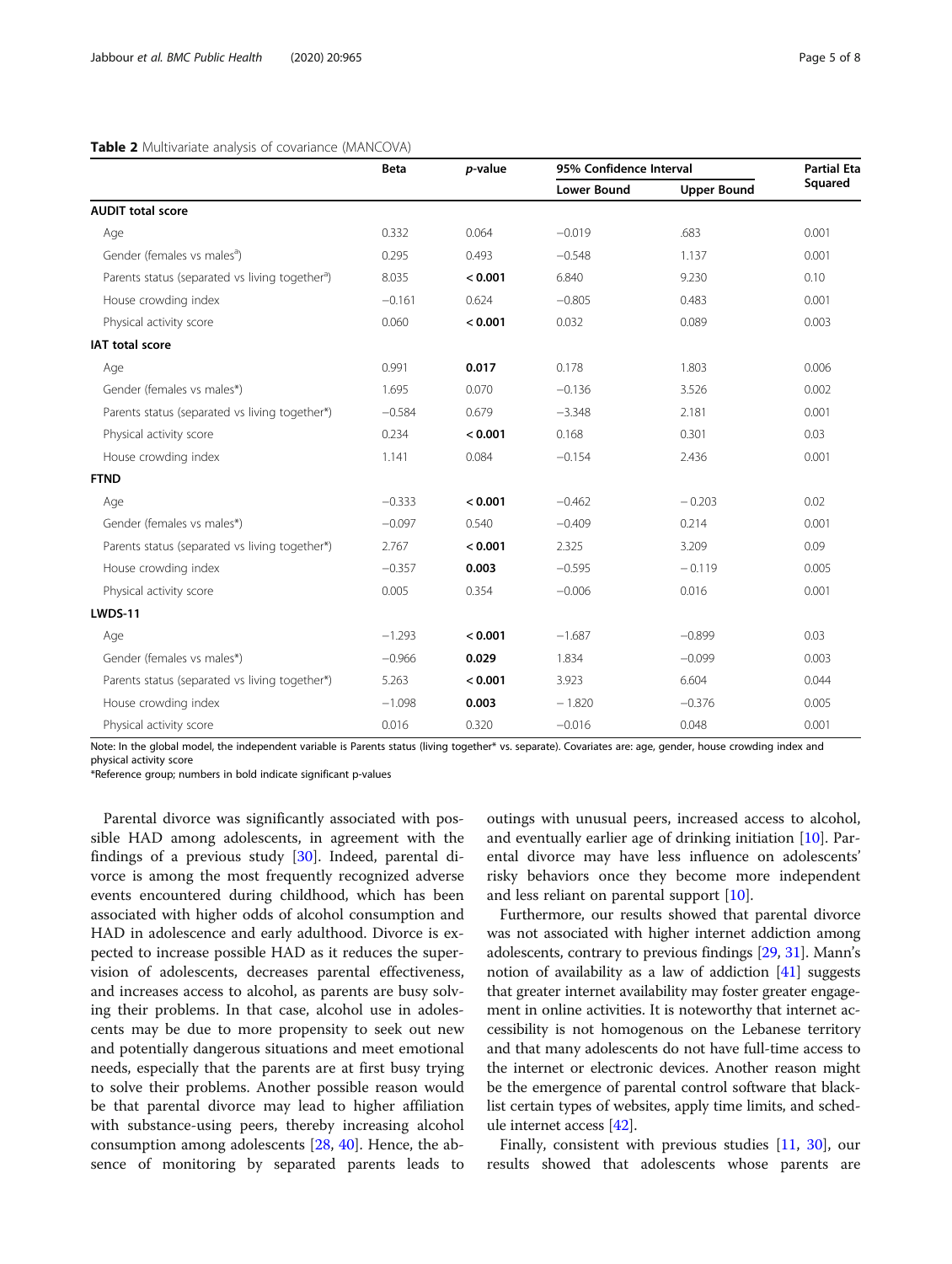<span id="page-5-0"></span>separated had higher odds of smoking dependence. The period of parental conflict is a significant stressor for children, which can produce an aversive home environment that may be responsible for the negative correlation with health outcomes. Extensive research has attempted to identify some of the main risk factors for smoking initiation; it appears that psychological distress, such as a depressed mood, and high levels of rebelliousness may be triggers for nicotine addiction [[43,](#page-7-0) [44\]](#page-7-0). Another explanation might be that, at this age, without rigorous parental supervision, adolescents are unable to grasp the long-term risks and consequences of smoking and often feel like it is their "self-medication" rather than a potential risk factor for subsequent diseases [\[45](#page-7-0)]. Moreover, the uptake of a new, potentially harmful habit could be a way for adolescents to grab their parent's attention when the parent-child bond is weakened. It is noteworthy that our study was conducted in a Middle-Eastern country where waterpipe smoking is highly prevalent and part of the cultural, traditional, and social heritage  $[11, 46]$  $[11, 46]$  $[11, 46]$ . It is also perceived as a means of socialization, entertainment, and relaxation, thus popular among young people [\[47](#page-7-0)].

#### Sociodemographic characteristics

Female gender was significantly associated with lower waterpipe dependence, in line with other studies [[48](#page-7-0), [49](#page-7-0)]. The explanation could be that the prevalent culture in Lebanon accepts more male rather than female smokers [[50](#page-7-0)]. Further, older age was significantly associated with lower smoking scores, in line with one previous study [[51](#page-7-0)] but contradictory with others [\[48,](#page-7-0) [52](#page-7-0)]. It is hypothesized that these older adolescents may have a higher awareness of the health consequences of smoking than younger adolescents [[51](#page-7-0)]. In addition, higher house crowding index was associated with lower smoking addiction in adolescents, in line with previous research [\[53](#page-7-0), [54](#page-7-0)]. This negative association can be hypothesized by the fact that a crowded house does not give to adolescent's freedom or the time to smoke alone, especially if their roommate is annoyed by passive smoking [\[32\]](#page-6-0).

Higher physical activity index was significantly associated with higher AUDIT scores, in line with previous studies [[55,](#page-7-0) [56](#page-7-0)]. Although the factors and direction of the association between physical activity and alcohol addiction are unclear, previous research speculates that both behaviors may have a mutual influence [[57\]](#page-7-0). Active people tend to be exposed to a more frequent social interaction, which in turn could lead to higher alcohol consumption; thus, alcohol consumers could practice more physical activity to compensate for drinking alcohol [\[58\]](#page-7-0).

Further, older age was significantly associated with higher internet addiction, in line with previous findings

[[59\]](#page-7-0) showing that with age, adolescents have a higher level of independence; their leisure time and social activities are less controlled by their parents.

#### Clinical implications

The high rates of addiction (cigarette and waterpipe smoking and alcohol drinking) among adolescents whose parents are divorced, revealed by our results, highlight the urgent need for health managers and policymakers to develop evidence-based interventions to reduce the risk and consequences of divorce. Increasing parental education in such situations is needed to improve parents' communication proficiency, a necessary component in reducing the adolescent's emotional suffering and loneliness, and achieve healthy familial interactions.

#### Limitations

This study has a few limitations. Its cross-sectional design does not infer causality (the temporal occurrence of the events is unknown). It did not assess the duration for which adolescents were exposed to parental separation nor that of each addiction. Also, for quitters, no enough data was available regarding the time they stopped smoking; therefore, it is not known whether quitting was done before or after parental divorce. Some of the questions may not have been correctly understood, thus leading to information bias. Also, the study did not take into consideration adolescents who do not attend schools. Finally, the schools' selection process might have caused a selection bias.

#### Conclusion

Parental divorce is correlated to higher alcohol and smoking, but not internet addiction among adolescents. Divorced parents should always follow-up on their children to prevent them from developing behaviors that could potentially harm them.

#### Supplementary information

Supplementary information accompanies this paper at [https://doi.org/10.](https://doi.org/10.1186/s12889-020-09108-3) [1186/s12889-020-09108-3](https://doi.org/10.1186/s12889-020-09108-3).

Additional file 1: Table S1. Multivariate analysis of covariance (MANCOVA). Note: In the global model, the independent variable is Parents status (living together\* vs. separate). Covariates are: age, gender, mouhafaza, house crowding index and physical activity score. \*Reference group.

#### Abbreviations

ASAM: American Society of Addiction Medicine; DSM-5: The Diagnostic and Statistical Manual of Mental Disorders- 5th edition; BMI: Body Mass Index; IAT: Internet Addiction Test; AUDIT: Alcohol Use Disorders Identification Test; HAD: Hazardous Alcohol Disorder; LWDS-11: Lebanon Waterpipe Dependence Scale-11; FTND: Fagerström test for nicotine dependence; MANCOVA: multivariate analysis of covariance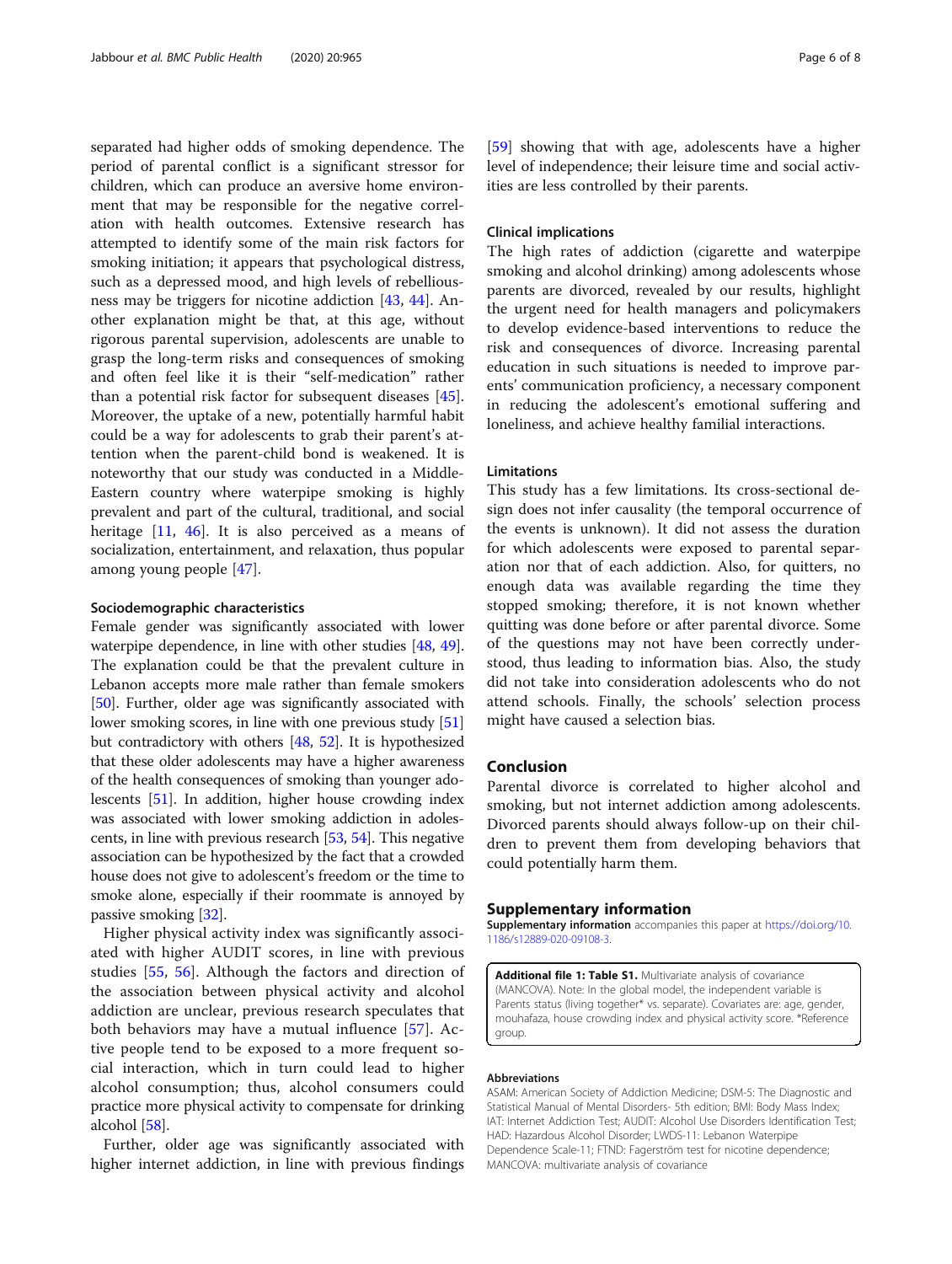#### <span id="page-6-0"></span>Acknowledgements

The authors would like to thank Dr. Jad Chidiac, Dr. Jennifer Hallit and Dr. Melissa Chahine for their help in the data collection and entry.

#### Authors' contributions

SO and SH designed the study; NJ and VAR drafted the manuscript; SH, CH and PS carried out the analysis and interpreted the results; RH, MS and HS assisted in drafting and reviewing the manuscript; all authors read and approved the final manuscript.

#### Funding

None.

#### Availability of data and materials

All data generated or analyzed during this study are not publicly available to maintain the privacy of the individuals' identities. The dataset supporting the conclusions is available upon request to the corresponding author.

#### Ethics approval and consent to participate

The Psychiatric Hospital of the Cross Ethics and Research Committee, in compliance with the Hospital's Regulatory Research Protocol, approved this study protocol (HPC-012-2019). Written consent was obtained from the students' parents before starting the data collection.

#### Consent for publication

Not applicable.

#### Competing interests

The authors have nothing to disclose.

#### Author details

<sup>1</sup> Faculty of Medicine and Medical Sciences, Holy Spirit University of Kaslik (USEK), Jounieh, Lebanon. <sup>2</sup>Research and Psychology Departments, Psychiatric Hospital of the Cross, Jal Eddib, Lebanon. <sup>3</sup>Université de Limoges, UMR 1094, Neuroépidémiologie Tropicale, Institut d'Epidémiologie et de Neurologie Tropicale, GEIST, 87000 Limoges, France. <sup>4</sup>INSPECT-LB. Institut National de Santé Publique, Épidémiologie Clinique et Toxicologie – Liban, Beirut, Lebanon. <sup>5</sup>Faculty of Medicine, Lebanese University, Hadat, Lebanon.<br><sup>6</sup>Faculty of Pharmacy Lebanese University, Hadat, Lebanon. <sup>7</sup>Faculty of Arts Faculty of Pharmacy, Lebanese University, Hadat, Lebanon. <sup>7</sup>Faculty of Arts and Sciences, Holy Spirit University of Kaslik (USEK), Jounieh, Lebanon.

#### Received: 21 October 2019 Accepted: 12 June 2020 Published online: 19 June 2020

#### References

- 1. Casey B, Duhoux S, Cohen MM. Adolescence: what do transmission, transition, and translation have to do with it? Neuron. 2010;67(5):749–60.
- 2. La Guardia JG. Developing who I am: a self-determination theory approach to the establishment of healthy identities. Educ Psychol. 2009;44(2):90–104.
- 3. Trucco EM, Wright AG, Colder CR. Stability and change of social goals in adolescence. J Pers. 2014;82(5):379–89.
- 4. Richter LM. Studying adolescence. Science. 2006;312(5782):1902–5.
- 5. Mak KK, Ho SY, Thomas GN, Schooling CM, McGhee SM, Lam TH. Family structure, parent-child conversation time and substance use among Chinese adolescents. BMC Public Health. 2010;10:503.
- 6. Smith DE. The process addictions and the new ASAM definition of addiction. J Psychoactive Drugs. 2012;44(1):1–4.
- 7. American Psychiatric Association, DSM-5 Task Force. Diagnostic and statistical manual of mental disorders: DSM-5™ (5th ed.). American Psychiatric Publishing, Inc. 2013. [https://doi.org/10.1176/appi.books.](https://doi.org/10.1176/appi.books.9780890425596) [9780890425596](https://doi.org/10.1176/appi.books.9780890425596).
- 8. Grant JE, Chamberlain SR. Expanding the definition of addiction: DSM-5 vs. ICD-11. CNS spectrums. 2016;21(4):300–3.
- 9. Jessor R, Jessor SL. Problem behavior and psychosocial development: a longitudinal study of youth; 1977.
- 10. Jackson KM, Rogers ML, Sartor CE. Parental divorce and initiation of alcohol use in early adolescence. Psychol Addict Behav. 2016;30(4):450.
- 11. Soares ALG, Gonçalves H, Matijasevich A, et al. Parental separation and Cardiometabolic risk factors in late adolescence: a cross-cohort comparison. Am J Epidemiol. 2017;185(10):898–906.
- 12. Yassin N, Afifi R, Singh N, Saad R, Ghandour L. "There is zero regulation on the selling of alcohol": the voice of the youth on the context and determinants of alcohol drinking in Lebanon. Qual Health Res. 2018; 28(5):733–44.
- 13. Huang HW, Lu CC, Yang YH, Huang CL. Smoking behaviours of adolescents, influenced by smoking of teachers, family and friends. Int Nurs Rev. 2014; 61(2):220–7.
- 14. Hallal ALC, Gotlieb SLD, Almeida LMd, Casado L. Prevalence and risk factors associated with smoking among school children, southern Brazil. Revista de Saude Publica 2009;43(5):779–788.
- 15. Salti N, Brouwer E, Verguet S. The health, financial and distributional consequences of increases in the tobacco excise tax among smokers in Lebanon. Soc Sci Med. 2016;170:161–9.
- 16. Bahelah R, DiFranza JR, Ward KD, et al. Waterpipe smoking patterns and symptoms of nicotine dependence: the Waterpipe dependence in Lebanese youth study. Addict Behav. 2017;74:127–33.
- 17. Hsu Y-T, Kawachi I. Timing of family adversity during adolescence and its impact on alcohol and tobacco initiation: a longitudinal study among Taiwanese adolescents. Child Psychiatry Hum Dev. 2019;50(2): 257–67.
- 18. Internet World Stats. Usage and Population Statistics. 2019. Available from: [https://internetworldstats.com/stats.htm.](https://internetworldstats.com/stats.htm) [Accessed 30 Sept 2019].
- 19. Social Networking Reaches Nearly One in Four Around the World. 2013. Available at: [https://www.emarketer.com/Article/Social-Networking-Reaches-](https://www.emarketer.com/Article/Social-Networking-Reaches-Nearly-One-Four-Around-World/1009976)[Nearly-One-Four-Around-World/1009976](https://www.emarketer.com/Article/Social-Networking-Reaches-Nearly-One-Four-Around-World/1009976). Accessed 30 Sept 2019.
- 20. Obeid S, Saade S, Haddad C, et al. Internet Addiction Among Lebanese Adolescents: The Role of Self-Esteem, Anger, Depression, Anxiety, Social Anxiety and Fear, Impulsivity, and Aggression-A Cross-Sectional Study. J Nerv Ment Dis. 2019;207(10):838–46. [https://doi.org/10.1097/NMD.](https://doi.org/10.1097/NMD.0000000000001034) [0000000000001034](https://doi.org/10.1097/NMD.0000000000001034).
- 21. Yen JY, Yen CF, Chen CC, Chen SH, Ko CH. Family factors of internet addiction and substance use experience in Taiwanese adolescents. CyberPsychol Behav. 2007;10(3):323–9.
- 22. Telef BB. Investigating the relationship among internet addiction, positive and negative affects, and life satisfaction in Turkish adolescents. Int J Progress Educ. 2016;12(1):128–35.
- 23. Tsitsika A, Critselis E, Louizou A, et al. Determinants of internet addiction among adolescents: a case-control study. Sci World J. 2011;11:866–74.
- 24. Gamez-Guadix M, Calvete E, Orue I, Las HC. Problematic internet use and problematic alcohol use from the cognitive-behavioral model: a longitudinal study among adolescents. Addict Behav. 2015;40:109–14.
- 25. Ellis BJ, Boyce WT, Belsky J, Bakermans-Kranenburg MJ, Van IJzendoorn MH. Differential susceptibility to the environment: an evolutionary– neurodevelopmental theory. Dev Psychopathol. 2011;23(1):7–28.
- 26. Women Economic Empowerment Portal. Divorce rate in Lebanon doubles in 10 years. Available at: [https://www.weeportal-lb.org/news/divorce-rate](https://www.weeportal-lb.org/news/divorce-rate-lebanon-doubles-10-years)[lebanon-doubles-10-years](https://www.weeportal-lb.org/news/divorce-rate-lebanon-doubles-10-years). [Accessed 30 Sept 2019].
- 27. ALJAZEERA WORLD. Divorce in Lebanon. Available at: [https://www.aljazeera.](https://www.aljazeera.com/programmes/aljazeeraworld/2017/01/divorce-lebanon-170117073031972.html) [com/programmes/aljazeeraworld/2017/01/divorce-lebanon-170117073031](https://www.aljazeera.com/programmes/aljazeeraworld/2017/01/divorce-lebanon-170117073031972.html) [972.html](https://www.aljazeera.com/programmes/aljazeeraworld/2017/01/divorce-lebanon-170117073031972.html). [Accessed 30 Sept 2019].
- 28. National Institute on Alcohol Abuse and Alcoholism. Underage Drinking. Available at: [https://pubs.niaaa.nih.gov/publications/AA67/AA67.htm.](https://pubs.niaaa.nih.gov/publications/AA67/AA67.htm) [Accessed 1 Oct 2019].
- 29. Chung TW, Sum SM, Chan MW. Adolescent internet addiction in Hong Kong: prevalence, psychosocial correlates, and prevention. J Adolesc Health. 2019;64(6):S34–43.
- 30. Doku DT, Acacio-Claro PJ, Koivusilta L, Rimpelä A. Social determinants of adolescent smoking over three generations. Scand J Public Health. 2019; 1403494819839854.
- 31. Wu CST, Wong HT, Yu KF, et al. Parenting approaches, family functionality, and internet addiction among Hong Kong adolescents. BMC Pediatr. 2016; 16(1):130.
- 32. Nakhoul L, Obeid S, Sacre H, et al. Attachment style and addictions (alcohol, cigarette, waterpipe and internet) among Lebanese adolescents: a national study. BMC Psychol. 2020;8(1):33.
- 33. Hallit J, Salameh P, Haddad C, et al. Validation of the AUDIT scale and factors associated with alcohol use disorder in adolescents: results of a National Lebanese Study. BMC Pediatr. 2020;20(1):205.
- 34. Chahine, M., Salameh, P., Haddad, C. et al. Suicidal ideation among Lebanese adolescents: scale validation, prevalence and correlates. BMC Psychiatry 20, 304 (2020). <https://doi.org/10.1186/s12888-020-02726-6>.